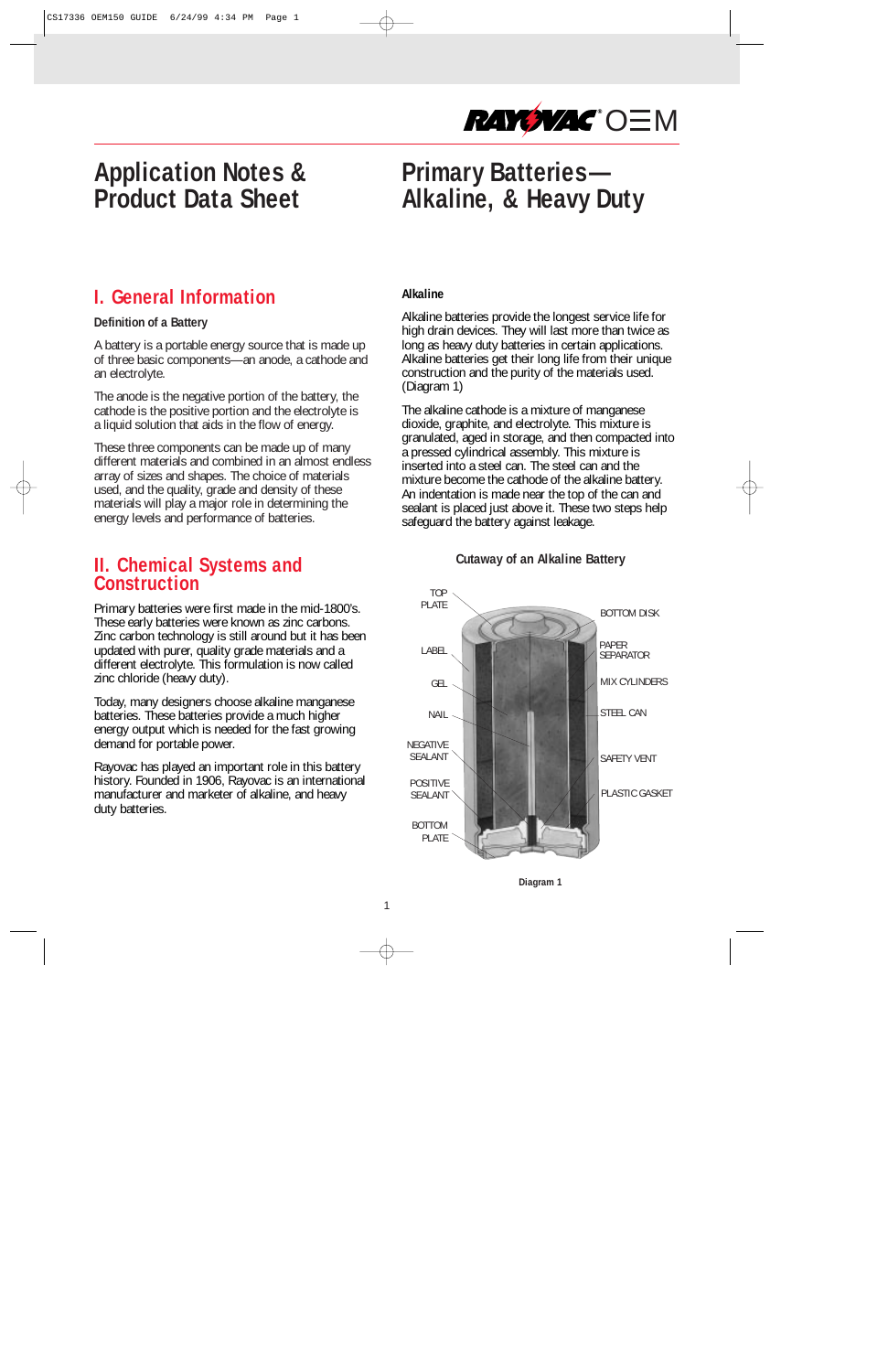If the cathode and anode come in contact with each other, a very active chemical reaction would occur. A barrier must be between the two. A paper separator soaked with an electrolyte that promotes ionic or electrolytic conductivity is used as this barrier. The anode portion is a gel made up of zinc powder and several other materials. The anode is then inserted into the steel can against the paper separator.

To insure a long shelf life, the battery must be sealed. The seal is made of a brass nail (which acts as the current collector), a plastic gasket, a steel washer and metal endcap. The four items are preassembled and inserted into the middle of our steel can up against the indentation (which was formed earlier). A top plate is welded to the other end of the can to provide the positive polarity safety feature.

The batteries are then stored, given another voltage test and a decorative,insulating outer label is applied.

**Rayovac has further developed the alkaline system and introduced Rechargeable Alkaline**<sub>M</sub> Batteries. **(Refer to OEM Designer's Guide OEM-150)**

#### **Zinc Chloride**

Heavy duty zinc chloride batteries are the result of technological advances in zinc carbon battery manufacturing.

The type and purity of the mix ingredients is why a zinc chloride battery lasts up to twice as long as the older zinc carbon formulations. (Diagram 2)

A powdery mix serves as the cathode component of the zinc chloride battery. The mix is made of manganese dioxide (the active ingredient), carbon

black (for electrical conductivity and moisture absorption), and zinc chloride electrolyte (which assists the chemical reaction).



#### **Cutaway of a Zinc Chloride Battery**

**Diagram 2**

The anode portion of a zinc chloride battery is a pure zinc can. Besides acting as the anode, the zinc can also serves as a container for the remaining battery components.

A paper separator and bottom cup is used to keep the components from coming in contact with each other.

|                        | <b>Alkaline</b>                                                                                  | <b>Heavy Duty</b>                                                                                         |
|------------------------|--------------------------------------------------------------------------------------------------|-----------------------------------------------------------------------------------------------------------|
| <b>Chemical System</b> | Alkaline Manganese                                                                               | Zinc Chloride                                                                                             |
| <b>Features</b>        | Best for high drain<br>applications                                                              | Best for medium drain<br>applications                                                                     |
| <b>Applications</b>    | - CD Players<br>- Camera Flash<br>- Calculators<br>- Cassette Players<br>- Flashlights<br>- Toys | - Portable Radios<br>- Smoke Detectors<br>- Calculators<br>$-$ Clocks<br>- Toys<br>- Remote Control Units |

#### **Table 1**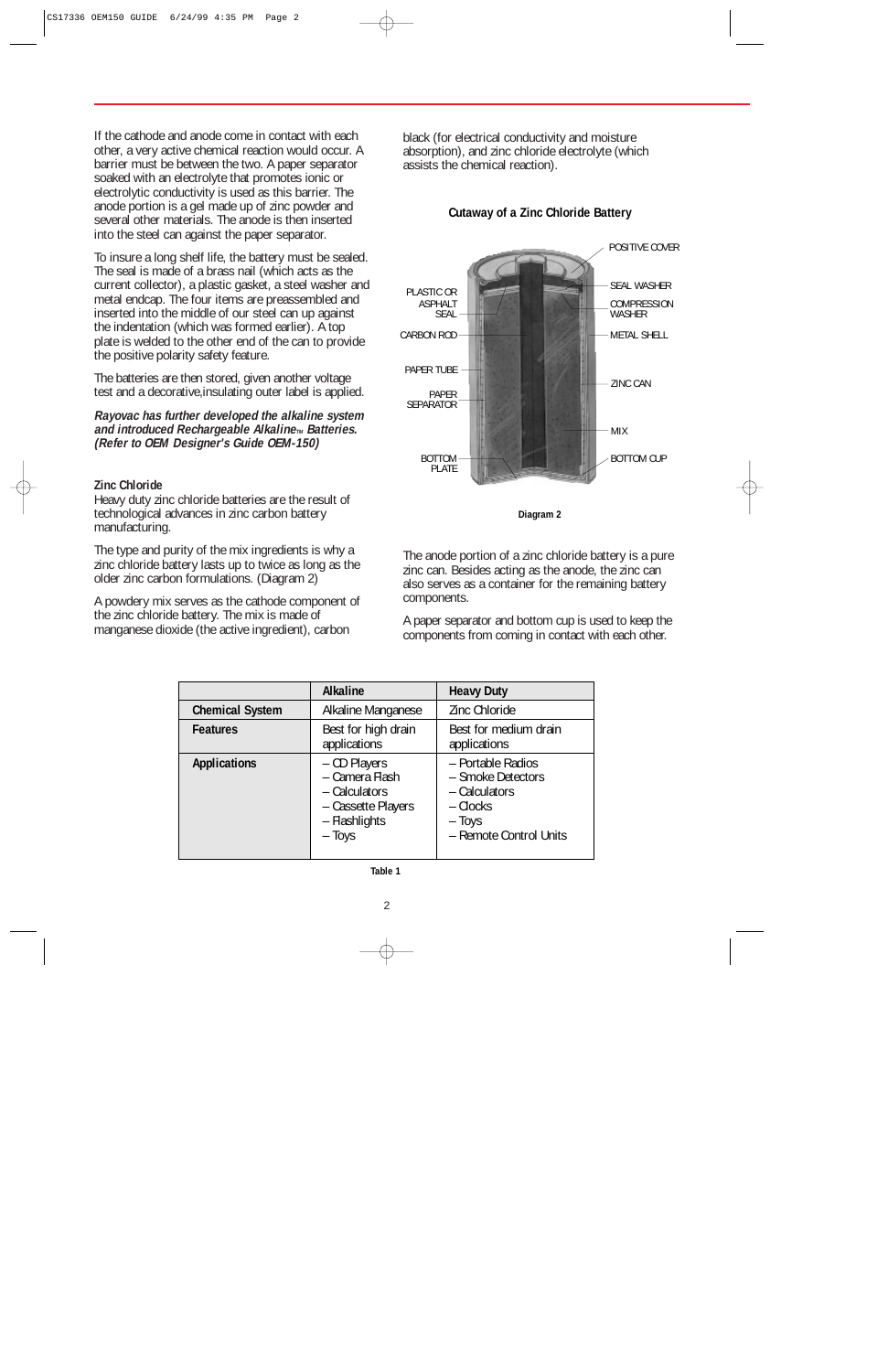

The mix is then inserted in the can. A compression washer is placed on top and a carbon rod is inserted through the mix. This carbon rod serves as the current collector for the battery and provides the outside contact.

Next, the top of the zinc can is curled inward. The battery is placed inside a paper tube that has a metal bottom plate. A seal washer is placed on top of the carbon rod. Finally this entire assembly is placed inside a protective outer shell.

The paper tube acts as an electrical insulator, keeping the negative and positive ends of the battery from contacting the outside protective shell. The shelled battery is then sealed which keeps the internal components of our battery fresh.

Finally, a metal cap (the positive contact of our battery) is embedded on top of the battery and the metal shell is curled over the cap.

## **III. Recommended Usage of Chemical Systems**

Rayovac offers top performing, quality built alkaline, and heavy duty batteries enabling you to meet every power requirement you have. Table 1 describes the features and applications of these two systems.

The open circuit voltage of fresh cylindrical batteries is approximately 1.55 volts. The closed circuit voltage declines gradually as a function of the depth of discharge; therefore, greater hours of service are obtained as the functional end point is lowered.

Figure 1 illustrates the typical service life to 0.9 volts of a AA Alkaline and Heavy Duty battery on a cassette player used one hour per day. Figure 2 outlines the number of service hours versus current drain to 0.9 volts.





## **IV. Technical Data**

|                                             | <b>Alkaline</b>                                                                                        | <b>Heavy Duty</b>                                                                      |
|---------------------------------------------|--------------------------------------------------------------------------------------------------------|----------------------------------------------------------------------------------------|
| <b>Nominal Voltage/Cell</b>                 | 1.5 volts                                                                                              | 1.5 volts                                                                              |
| <b>Maximum</b><br><b>Continuous Current</b> | <b>High</b>                                                                                            | Medium                                                                                 |
| Maximum<br><b>Pulse Current</b>             | <b>High</b>                                                                                            | Medium                                                                                 |
| <b>Temperature Range</b>                    | $-30^{\circ}$ C to 55 $^{\circ}$ C<br>(-20°F to 130°F)                                                 | $-20^{\circ}$ C to 55 $^{\circ}$ C<br>(0°F to 130°F)                                   |
| <b>Capacity Retention</b>                   | Greater than 97% after<br>12 months $\textcircled{e}$ 21°C (70°F)<br>Greater than 85% after<br>5 years | Greater than 93% after<br>12 months @ 21°C (70°F)<br>Greater than 85% after<br>4 years |

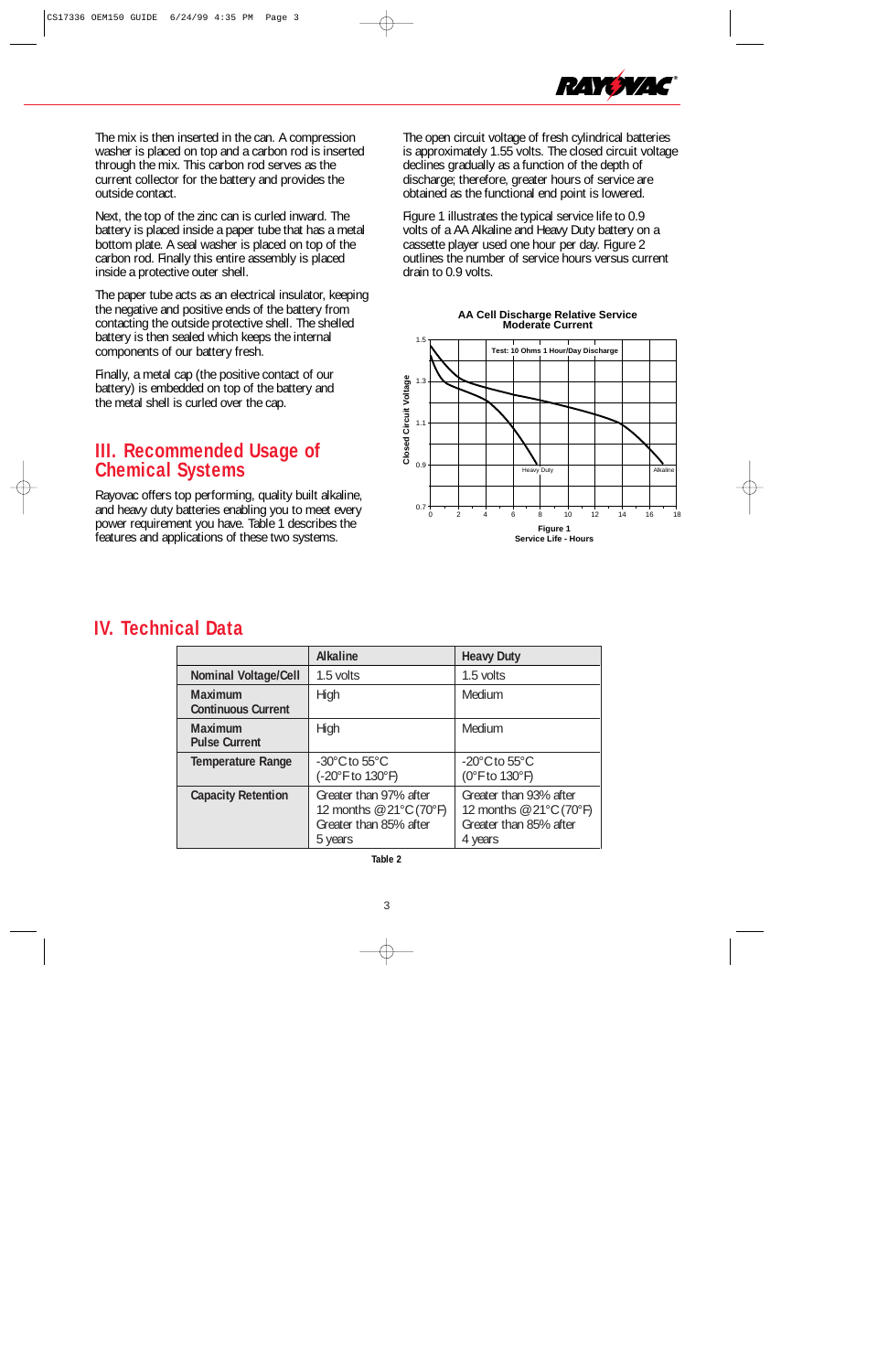

## **V. Rayovac Batteries and The Environment**

All Rayovac batteries, alkaline, and heavy duty, use a no Mercury added formulation. Rayovac alkaline and zinc chloride batteries do not contain Cadmium as an active ingredient.

Rayovac Alkaline and Heavy Duty batteries are recognized by the U.S. Environmental Protection Agency (EPA) as standard, household waste. Worldwide regulations vary from country to country. Contact Rayovac's Environmental and Safety Department or the OEM/Technical products group for the latest environmental updates and legislation.

# **VI. Storage**

Batteries depend on internal chemical reactions to produce power. Chemical reactions are accelerated by high temperatures and retarded by low temperatures. Therefore, to minimize power loss during storage, batteries should ideally be stored at a maximum temperature of 77°F (25°C). Refrigerated storage is neither necessary nor recommended.

The following storage procedures should be observed to assure maximum battery power.

1. Rotate inventory stock. Make sure your customer receives the freshest possible product by rotating your stock on a "first in - first out" basis.

2. Avoid storage in high temperature areas. Make sure that batteries are stored away from radiators, hot air vents, motors, and equipment that generates heat. Do not store batteries near windows where sunlight could heat up the batteries.

# **VII. Handling and Shipping**

Batteries are vulnerable to short circuiting if not handled properly. Those battery types which have their "+" and "–" terminations in close proximity to each other are particularly susceptible to short circuiting. Examples of these battery types are the Rayovac A1604, and D1604 batteries. Rayovac packaging engineers design all packaging to assure that Rayovac batteries can be shipped and stored in their original cartons without damage.

To avoid potential short circuit and shipping damage situations:

- **1. Always store the batteries in the trays and/or cartons in which they were shipped.**
- **2. Whenever possible, re-ship the batteries in their original trays and/or cartons.**
- **3. Broken package shipments of Rayovac batteries can be safely made by putting each battery in a sealed plastic bag.**
- **4. General precautions:**
	- **A.Never place or dump batteries on conducting surfaces, such as metal tables or shelves.**
	- **B.Never ship batteries in anti-static bags or conductive foam as these materials will short out the battery.**
	- **C.Insulate metal micrometers and calipers with non-conductive tape to avoid short circuiting batteries during dimensional checks.**

**If you have any questions please contact your Rayovac sales representative.**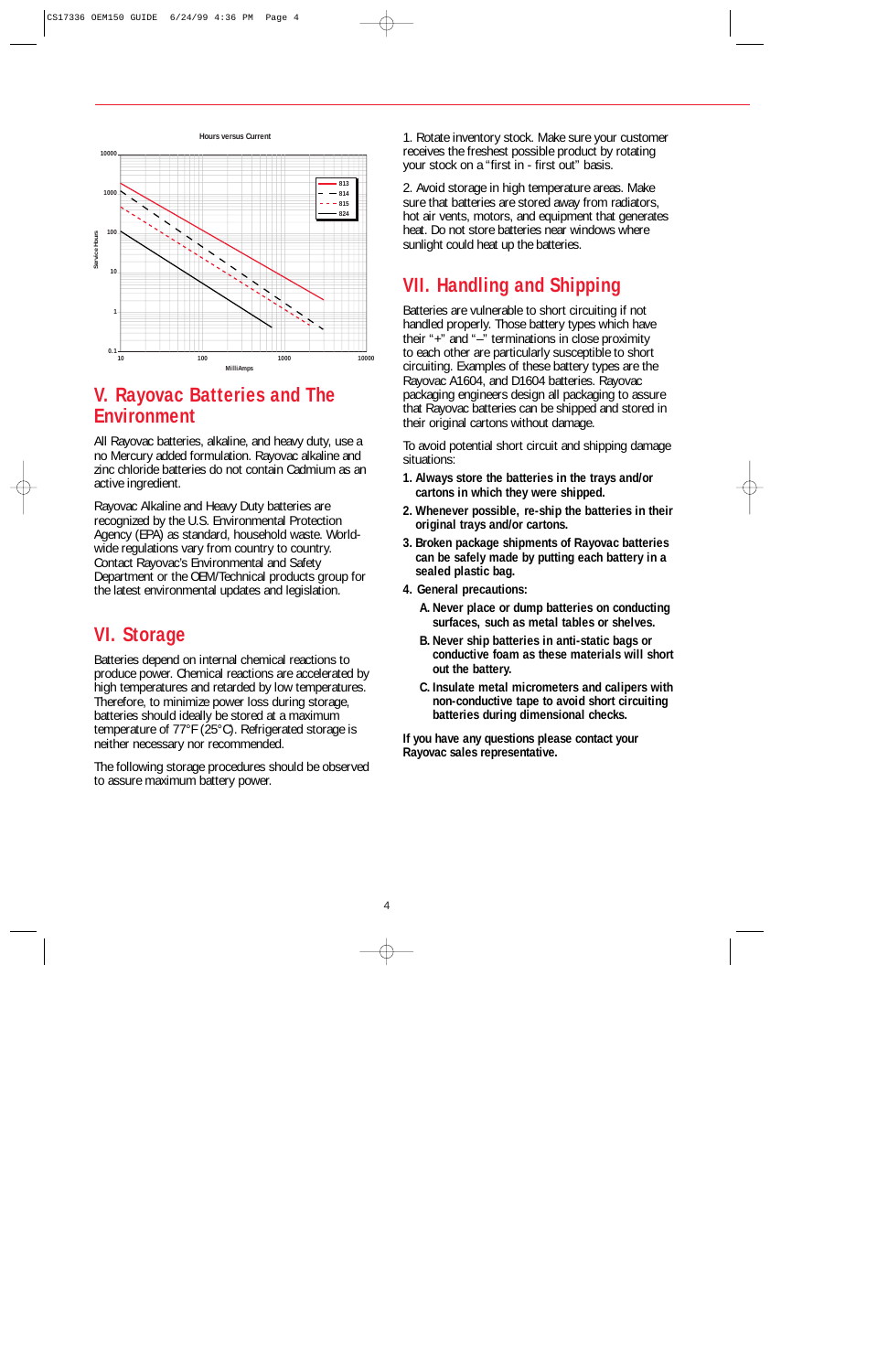

# **VIII. Dimensional Specifications**

## **A. Alkaline**

### **a. AAA Size Alkaline Battery**

| Rayovac No.:        | 824                                                                                                                       |
|---------------------|---------------------------------------------------------------------------------------------------------------------------|
| Nominal Voltage:    | 1.5 volts                                                                                                                 |
| System:             | Primary Alkaline                                                                                                          |
| ANSI/NEDA No.:      | 24A (AAA)                                                                                                                 |
| IEC No.:            | LR03                                                                                                                      |
| Approximate Volume: | 0.2 cu. in. (3.3 cu. cm.)                                                                                                 |
| Approximate Weight: | $0.4$ oz. $(11$ gm.)                                                                                                      |
| Terminals:          | Flashlight                                                                                                                |
| Shell:              | Plastic                                                                                                                   |
| Environmental:      | Meets Environmental<br>Protection Agency (EPA)<br>requirements for landfill<br>disposal. No mercury added<br>formulation. |



|                                       | Load   | Current      |      |               | <b>Cutoff Voltage</b> | Estimated Average Service At 70°F (Hours) | Approx.<br>mAh<br><b>Capacity</b> |
|---------------------------------------|--------|--------------|------|---------------|-----------------------|-------------------------------------------|-----------------------------------|
| <b>Application &amp; Duty Cycle</b>   | (ohms) | (mA at 1.2V) | 1.2V | 1.1V          | 1.0V                  | 0.9V                                      | to $0.9V$                         |
| Radio (4 Hrs/Day)                     | 75     | 16           | 47   | 54            | 63                    | 68                                        | 1123                              |
| Cassette (1 Hr/Day)                   | 10     | 120          |      | $\mathfrak b$ |                       | 8                                         | 958                               |
| Cassette (Continuous)                 | 10     | 120          |      | 6             |                       | 8                                         | 963                               |
| Flashlight (4 Min/Hr - 8 Hrs/Day) 5.1 |        | 235          |      |               |                       | 4                                         | 834                               |
| Photo (15 Sec/Min - 24 Hrs/Day) 3.6   |        | 333          |      |               |                       | 666                                       | 841                               |

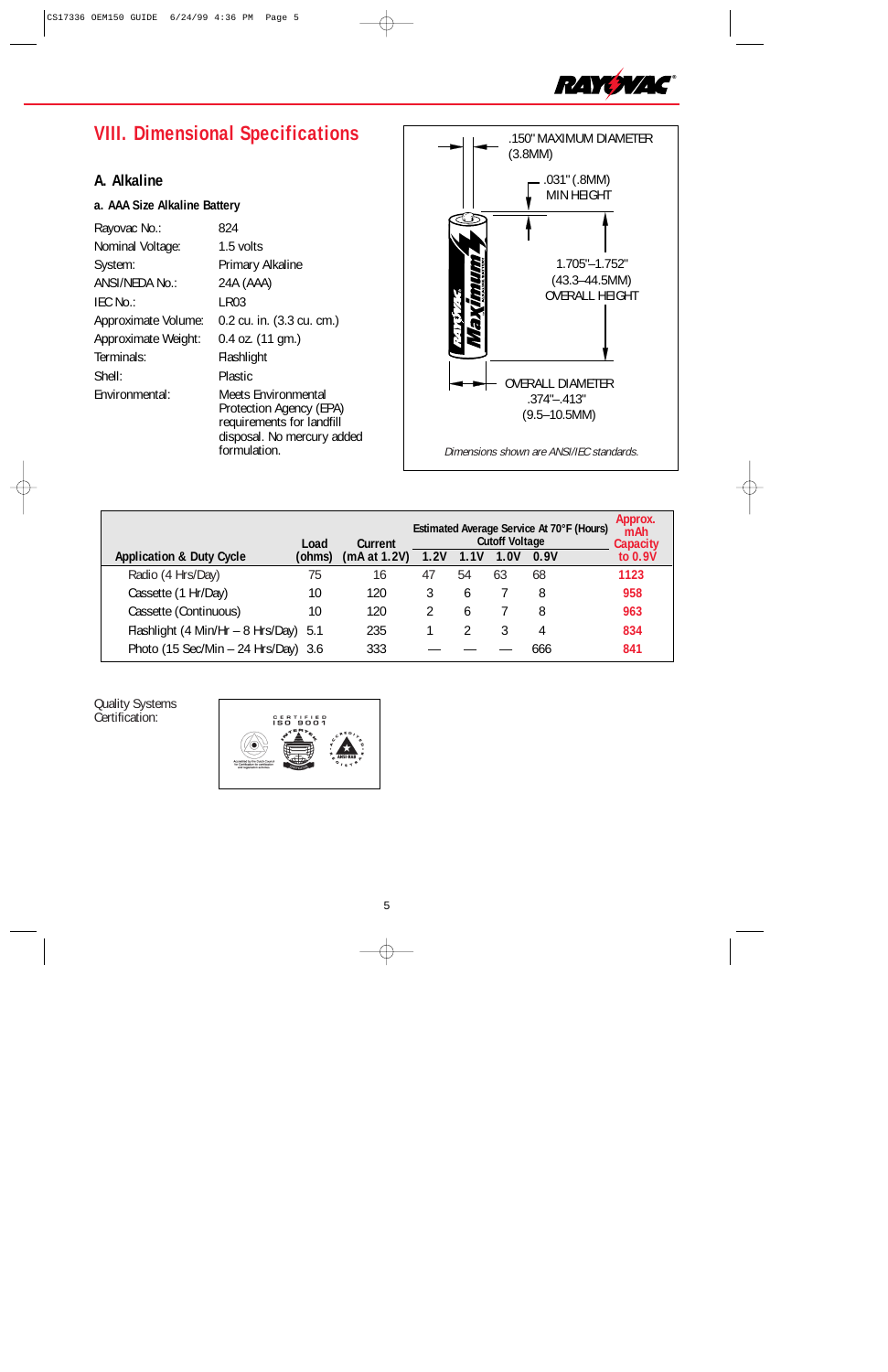### **b. AA Size Alkaline Battery**

| Rayovac No.:        | 815                                                                                                              |
|---------------------|------------------------------------------------------------------------------------------------------------------|
| Nominal Voltage:    | 1.5 volts                                                                                                        |
| System:             | Primary Alkaline                                                                                                 |
| ANSI/NEDA No.:      | 15A (AA)                                                                                                         |
| IEC No.:            | LR6                                                                                                              |
| Approximate Volume: | .48 cu. in. (7.87 cu. cm.)                                                                                       |
| Approximate Weight: | 0.8 oz. (22.9 gm.)                                                                                               |
| Terminals:          | Flashlight                                                                                                       |
| Shell:              | Plastic                                                                                                          |
| Environmental:      | <b>Meets Environmental</b><br>Protection Agency (EPA)<br>requirements for landfill<br>disposal. No mercury added |

formulation.



|                                       |                |                         |      | Estimated Average Service At 70°F (Hours) |                               |      | Approx.<br>mAh               |
|---------------------------------------|----------------|-------------------------|------|-------------------------------------------|-------------------------------|------|------------------------------|
| <b>Application &amp; Duty Cycle</b>   | Load<br>(ohms) | Current<br>(mA at 1.2V) | 1.2V | l.1V                                      | <b>Cutoff Voltage</b><br>1.0V | 0.9V | Capacity<br>$10^{\circ}0.9V$ |
| Radio (4 Hrs/Day)                     | 43             | 28                      | 59   | 69                                        | 80                            | 88   | 2535                         |
| Cassette (1 Hr/Day)                   | 10             | 120                     | 10   | 14                                        | 16                            | 19   | 2216                         |
| Toy/Game (1 Hr/Day)                   | 3.9            | 308                     | 2    | 4                                         | 6                             |      | 1907                         |
| Flashlight (Continuous)               | 3.9            | 308                     | 2    | 4                                         | 5                             | h    | 1785                         |
| Photo (15 Sec/Min $-$ 24 Hrs/Day) 1.8 |                | 667                     |      |                                           |                               | 660  | 1646                         |

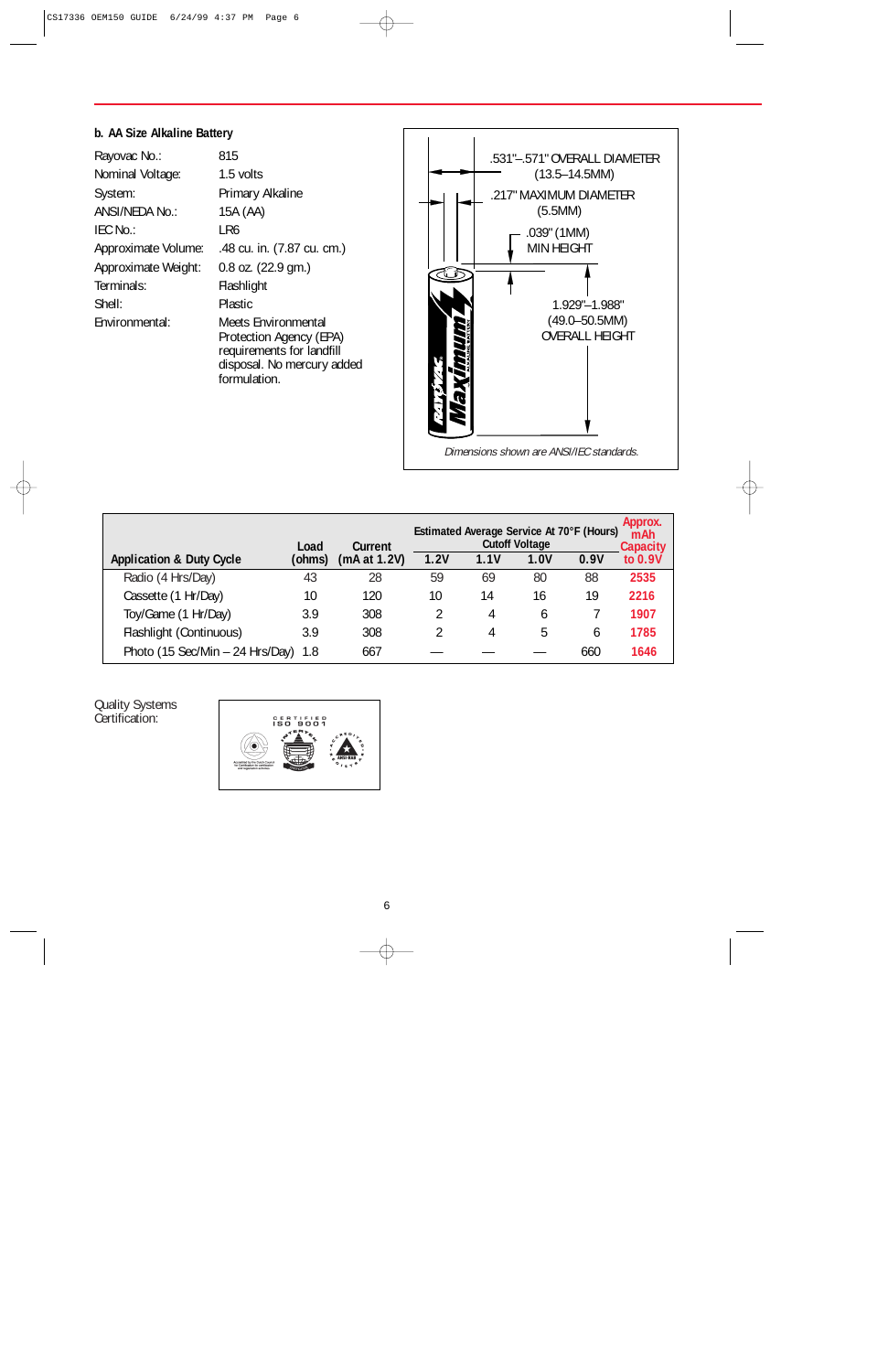

## **c. C Size Alkaline Battery**

| Rayovac No.:        | 814                                                                                                                              |
|---------------------|----------------------------------------------------------------------------------------------------------------------------------|
| Nominal Voltage:    | 1.5 volts                                                                                                                        |
| System:             | Primary Alkaline                                                                                                                 |
| ANSI/NEDA No.:      | 14A (C)                                                                                                                          |
| IEC No.:            | LR14                                                                                                                             |
| Approximate Volume: | 1.6 cu. in. (26.2 cu. cm.)                                                                                                       |
| Approximate Weight: | 2.5 oz. (70 gm.)                                                                                                                 |
| Terminals:          | Flashlight                                                                                                                       |
| Shell:              | <b>Plastic</b>                                                                                                                   |
| Environmental:      | <b>Meets Environmental</b><br>Protection Agency (EPA)<br>requirements for landfill<br>disposal. No mercury added<br>formulation. |



|                                       | Load   | Current      |      | Estimated Average Service At 70°F (Hours) | <b>Cutoff Voltage</b> |      | Approx.<br>mAh<br>Capacity |
|---------------------------------------|--------|--------------|------|-------------------------------------------|-----------------------|------|----------------------------|
| <b>Application &amp; Duty Cycle</b>   | (ohms) | (mA at 1.2V) | 1.2V | 1.1V                                      | 1.0V                  | 0.9V | to 0.9V                    |
| Radio (4 Hrs/Day)                     | 20     | 60           | 79   | 96                                        | 108                   | 117  | 7245                       |
| Cassette (1 Hr/Day)                   | 6.8    | 176          | 18   | 28                                        | 33                    | 36   | 6365                       |
| Flashlight (4 Min/Hr - 8 Hrs/Day) 3.9 |        | 308          | 8    | 14                                        | 19                    | 20   | 6133                       |
| Toy/Game (1 Hr/Day)                   | 3.9    | 308          |      | 13                                        | 17                    | 20   | 5822                       |
| Flashlight (Continuous)               | 3.9    | 308          | 5    |                                           | 16                    | 19   | 5539                       |

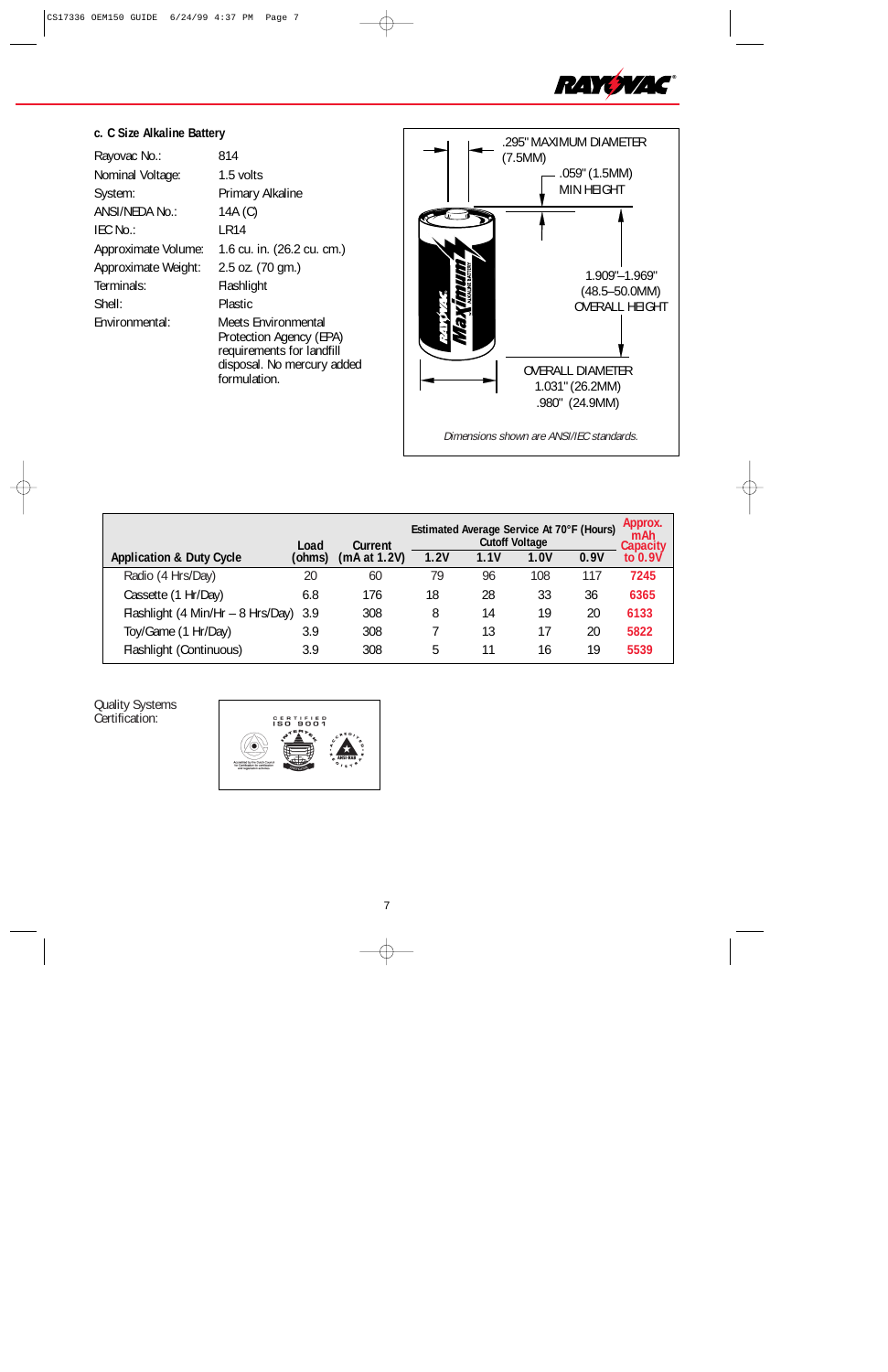### **d. D Size Alkaline Battery**

| Rayovac No.:        | 813                                                                                                                       |
|---------------------|---------------------------------------------------------------------------------------------------------------------------|
| Nominal Voltage:    | 1.5 volts                                                                                                                 |
| System:             | Primary Alkaline                                                                                                          |
| ANSI/NEDA No.:      | 13A(D)                                                                                                                    |
| IEC No.:            | <b>LR20</b>                                                                                                               |
| Approximate Volume: | 3.4 cu. in. (55.7 cu. cm.)                                                                                                |
| Approximate Weight: | 5.0 oz. (144 gm.)                                                                                                         |
| Terminals:          | Flashlight                                                                                                                |
| Shell:              | <b>Plastic</b>                                                                                                            |
| Environmental:      | Meets Environmental<br>Protection Agency (EPA)<br>requirements for landfill<br>disposal. No mercury added<br>formulation. |



|                                                             | Load   | Current      |      | Estimated Average Service At 70°F (Hours) | <b>Cutoff Voltage</b> |      | Approx.<br>mAh<br><b>Capacity</b> |  |
|-------------------------------------------------------------|--------|--------------|------|-------------------------------------------|-----------------------|------|-----------------------------------|--|
| <b>Application &amp; Duty Cycle</b>                         | (ohms) | (mA at 1.2V) | 1.2V | 1.1V                                      | 1.0V                  | 0.9V | to 0.9V                           |  |
| Radio (4 Hrs/Day)                                           | 10     | 120          | 80   | 101                                       | 112                   | 126  | 15,453                            |  |
| Cassette (1 Hr/Day)                                         | 3.9    | 308          | 21   | 32                                        | 38                    | 43   | 13,118                            |  |
| Toy/Game (1 Hr/Day)                                         | 2.2    | 545          | 6    | 14                                        | 19                    | 22   | 11,635                            |  |
| Flashlight (4 Min/Hr - 8 Hrs/Day)                           | 2.2    | 545          | 9    | 16                                        | 21                    | 24   | 12,782                            |  |
| Flashlight (Continuous)                                     | 2.2    | 545          | 6    | 12                                        | 17                    | 21   | 10,600                            |  |
| Flashlight, K2 Krypton Bulb<br>$(4$ Min/14 Min - 8 Hrs/Day) | 1.5    | 800          | 3    |                                           | 12                    | 15   | 10,837                            |  |

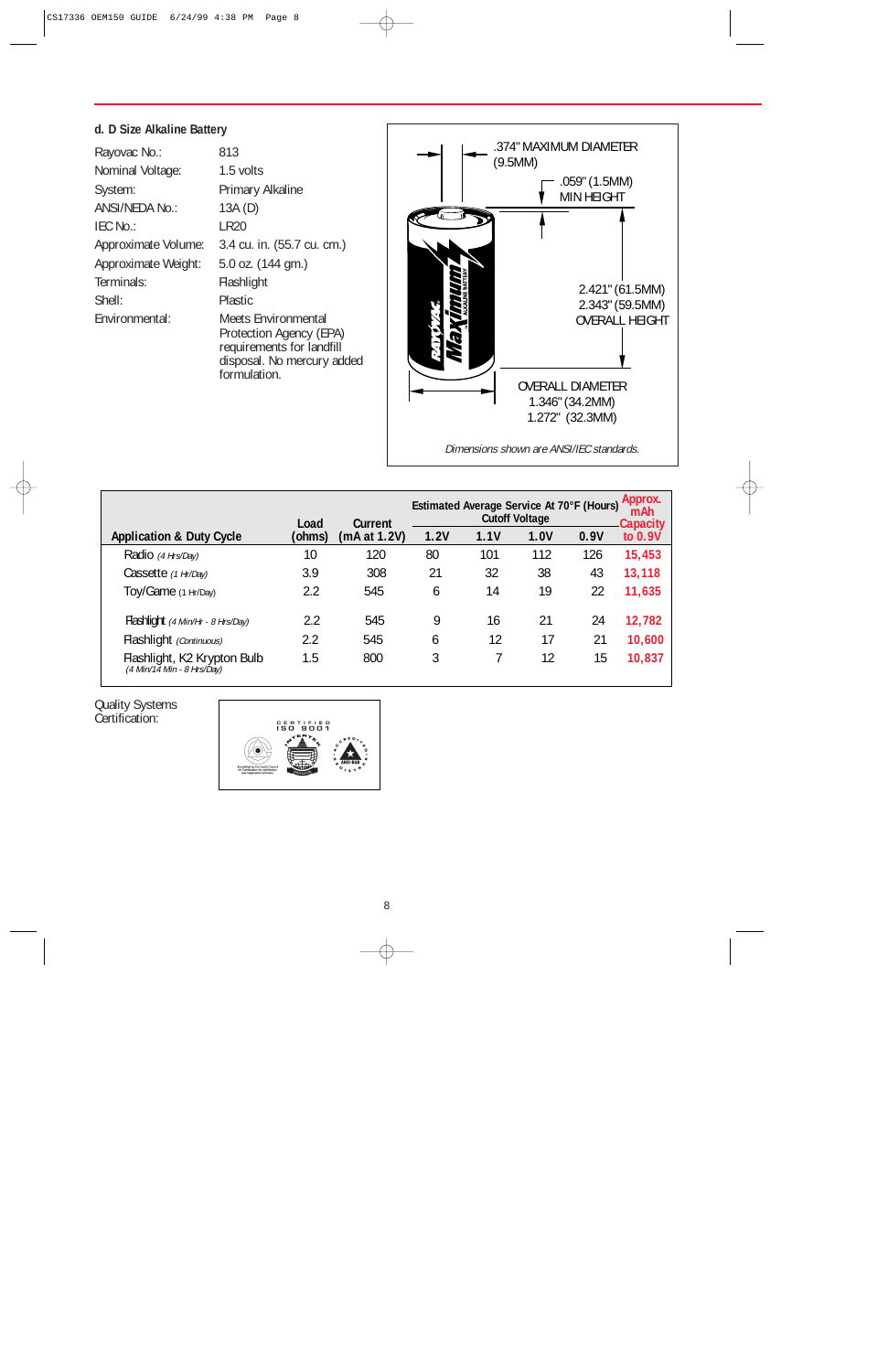

## **e. 9-Volt Alkaline Battery**

| Rayovac No.:        | A1604                                                                                                                     |
|---------------------|---------------------------------------------------------------------------------------------------------------------------|
| Nominal Voltage:    | 9 volts                                                                                                                   |
| System:             | Primary Alkaline                                                                                                          |
| ANSI/NEDA No.:      | 1604A (9v)                                                                                                                |
| IEC No.:            | 6LR61                                                                                                                     |
| Approximate Volume: | 1.2 cu. in. (19.7 cu. cm.)                                                                                                |
| Approximate Weight: | 1.6 oz. (45.4 gm.)                                                                                                        |
| Terminals:          | Snap                                                                                                                      |
| Shell:              | Steel                                                                                                                     |
| Environmental:      | Meets Environmental<br>Protection Agency (EPA)<br>requirements for landfill<br>disposal. No mercury added<br>formulation. |



| <b>Application &amp;</b>   | Load | Estimated Average Service At 70°F (Hours)<br><b>Cutoff Voltage</b><br>Current |             |      |      |      |      | Approx.<br>mAh<br><b>Capacity</b> |
|----------------------------|------|-------------------------------------------------------------------------------|-------------|------|------|------|------|-----------------------------------|
| Duty Cycle                 |      | (ohms) (mA at $7.2V$ )                                                        | <b>7.8V</b> | 6.6V | 6.0V | 5.4V | 4.8V | to $4.2V$                         |
| Low Rate (Continuous) 6000 |      |                                                                               | 251         | 424  | 473  | 522  | 531  | 662                               |
| Radio (2 h/d)              | 620  | 12                                                                            | 12          | 39   | 44   | 48   | 52   | 609                               |
| Toy/Game (1 h/d)           | 270  | 27                                                                            |             | 16   | 18   | 20   | 22   | 569                               |
| Calculator (30 m/d)        | 180  | 40                                                                            |             | 10   | 12   |      | 14   | 551                               |

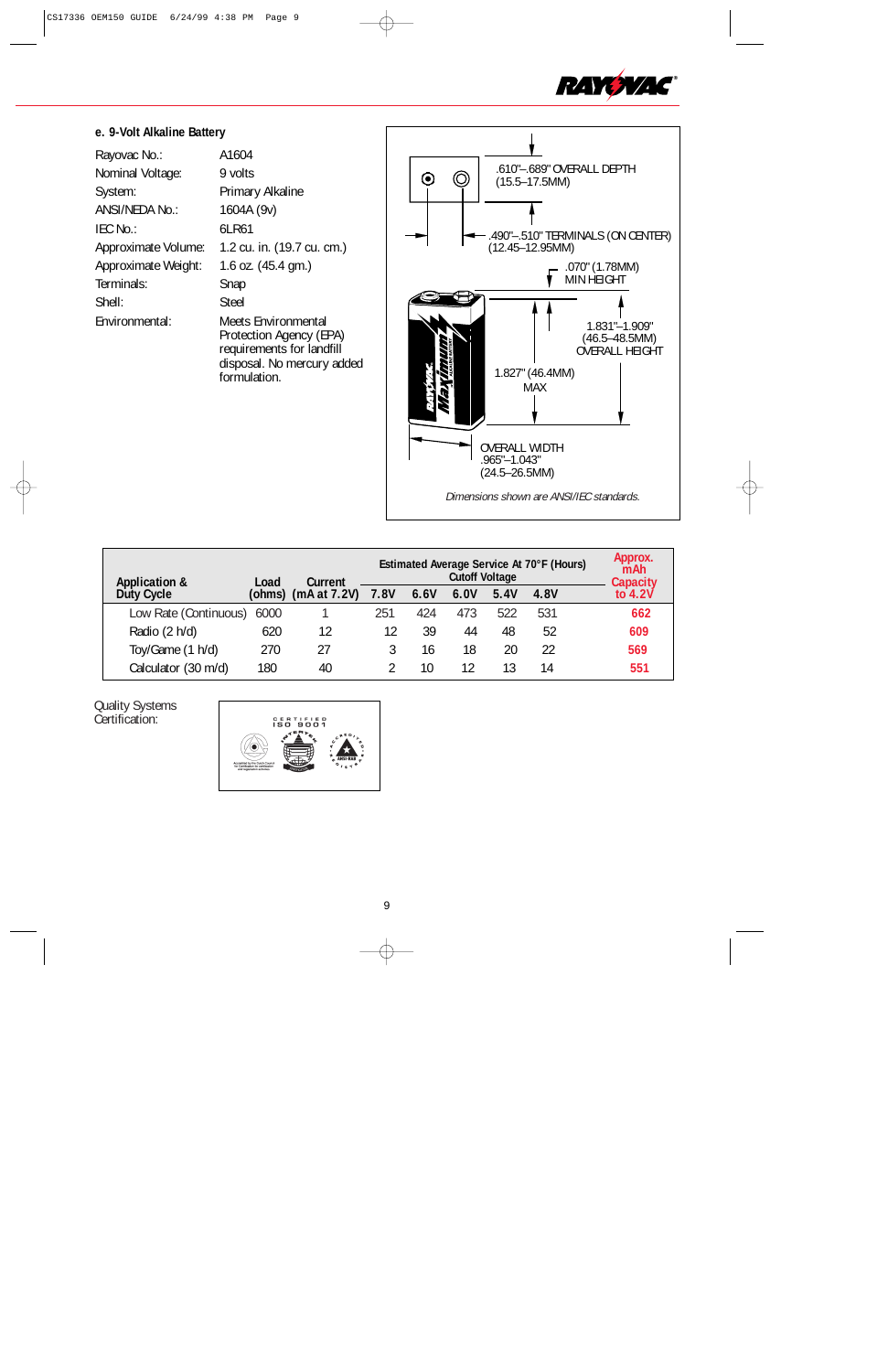## **B. Heavy Duty**

## **a. AAA Size Heavy Duty Battery**

| Rayovac No.:        | 3AAA                                                                                                                      |
|---------------------|---------------------------------------------------------------------------------------------------------------------------|
| Nominal Voltage:    | 1.5 volts                                                                                                                 |
| System:             | Zinc Chloride                                                                                                             |
| ANSI/NEDA No.:      | 24D (AAA)                                                                                                                 |
| IEC No.:            | R <sub>0</sub> 3                                                                                                          |
| Approximate Volume: | .2 cu. in. (3.3 cu. cm.)                                                                                                  |
| Approximate Weight: | $3$ oz. $(9$ gm.)                                                                                                         |
| Terminals:          | Flashlight                                                                                                                |
| Shell:              | <b>Plastic</b>                                                                                                            |
| Environmental:      | Meets Environmental<br>Protection Agency (EPA)<br>requirements for landfill<br>disposal. No mercury added<br>formulation. |



|                                       | Load   | Current      | Estimated Average Service At 70°F (Hours)<br><b>Cutoff Voltage</b> |      |      |            | Approx.<br>mAh<br>Capacity |
|---------------------------------------|--------|--------------|--------------------------------------------------------------------|------|------|------------|----------------------------|
| <b>Application &amp; Duty Cycle</b>   | (ohms) | (mA at 1.2V) | 1.2V                                                               | 1.1V | 1.0V | 0.9V       | to 0.9V                    |
| Radio (4 Hrs/Day)                     | 75     | 16           | 25                                                                 | 29   | 31   | 33         | 550                        |
| Cassette (1 Hr/Day)                   | 10     | 120          | 0.7                                                                | 1.7  | 2.5  | 2.8        | 320                        |
| Flashlight (4 Min/Hr - 8 Hrs/Day) 5.1 |        | 235          | 0.2                                                                | 0.7  | 1.2  | 1.5        | 320                        |
| Photo (15 Sec/Min - 24 Hr/Day)        | 3.6    | 333          |                                                                    |      |      | 210 Pulses |                            |

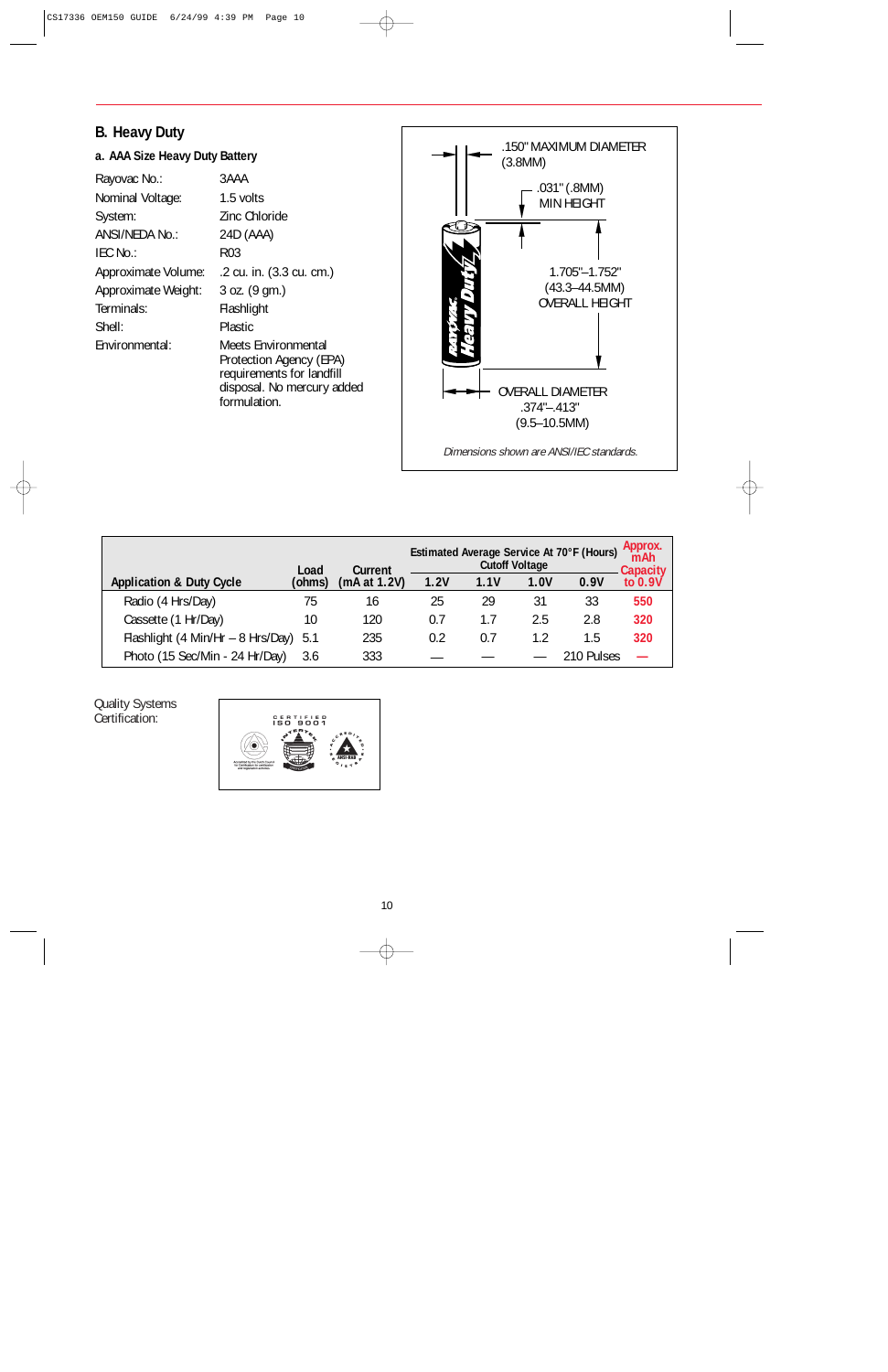

## **b. AA Size Heavy Duty Battery**

| Rayovac No.:        | 5AA                                                                                                                       |
|---------------------|---------------------------------------------------------------------------------------------------------------------------|
| Nominal Voltage:    | 1.5 volts                                                                                                                 |
| System:             | Zinc Chloride                                                                                                             |
| ANSI/NEDA No.:      | 15D (AA)                                                                                                                  |
| IEC No.:            | R6                                                                                                                        |
| Approximate Volume: | 0.48 cu. in. (7.87 cu. cm.)                                                                                               |
| Approximate Weight: | $0.65$ oz. $(18.4$ gm.)                                                                                                   |
| Terminals:          | Flashlight                                                                                                                |
| Shell:              | Steel                                                                                                                     |
| Fnvironmental:      | Meets Environmental<br>Protection Agency (EPA)<br>requirements for landfill<br>disposal. No mercury added<br>formulation. |



|                                       | Load   | Current      | Estimated Average Service At 70°F (Hours)<br><b>Cutoff Voltage</b> |      |      |            | Approx.<br>mAh<br>Capacity |
|---------------------------------------|--------|--------------|--------------------------------------------------------------------|------|------|------------|----------------------------|
| <b>Application &amp; Duty Cycle</b>   | (ohms) | (mA at 1.2V) | 1.2V                                                               | 1.1V | 1.0V | 0.9V       | to $0.9V$                  |
| Radio (4 Hrs/Day)                     | 43     | 28           | 27                                                                 | 33   | 36   | 37         | 1100                       |
| Cassette (1 Hr/Day)                   | 10     | 120          | 4.2                                                                | 5.7  | 6.8  | 7.7        | 925                        |
| Toy/Game (1 Hr/Day)                   | 3.9    | 256          | 0.4                                                                | 1.1  | 1.7  | 22         | 635                        |
| Photo (15 Sec/Min $-$ 24 Hrs/Day) 1.8 |        | 667          |                                                                    |      |      | 194 Pulses |                            |

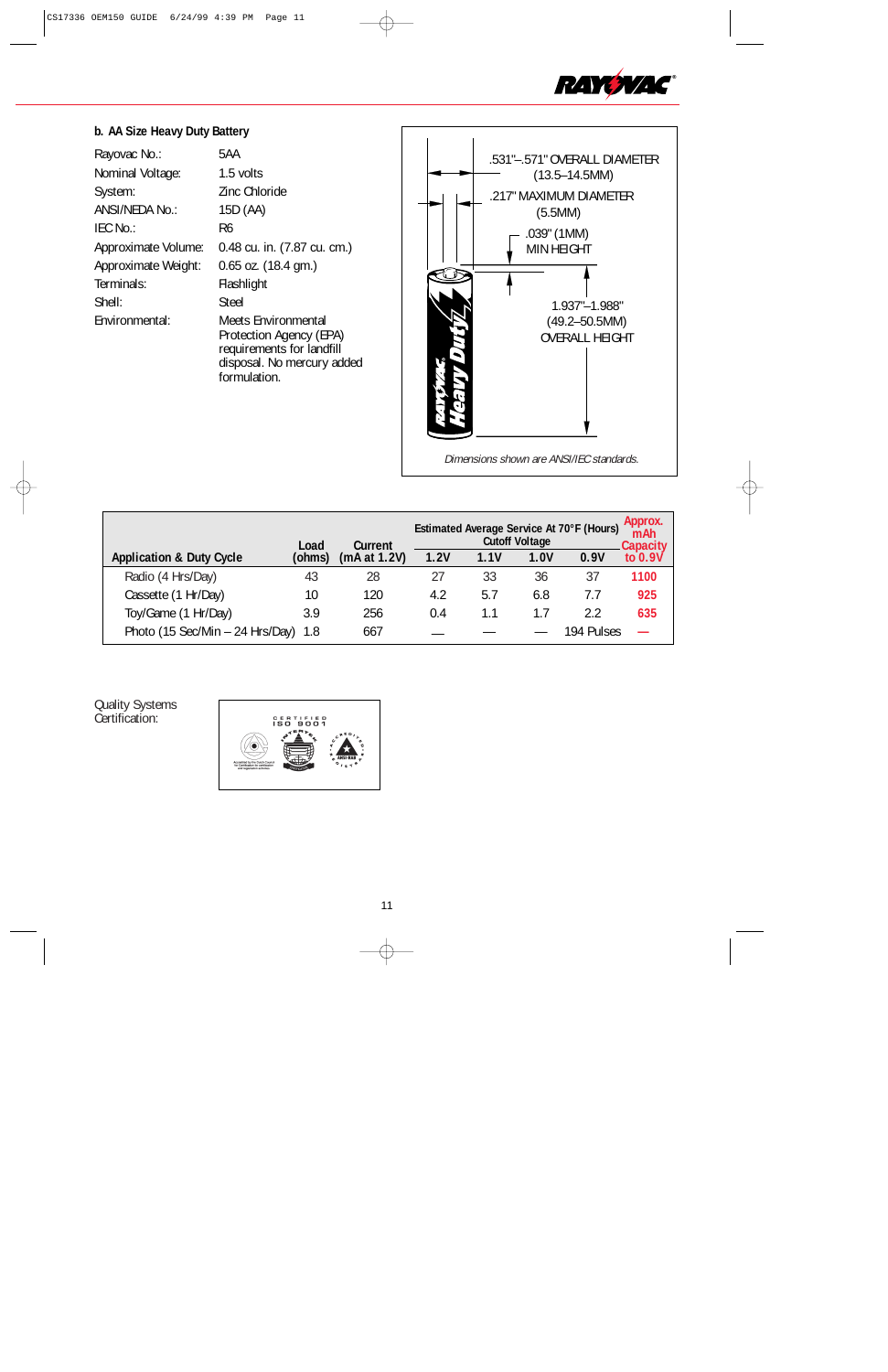## **c. C Size Heavy Duty Battery**

| Rayovac No.:        | 4C                                                                                                        |
|---------------------|-----------------------------------------------------------------------------------------------------------|
| Nominal Voltage:    | 1.5 volts                                                                                                 |
| System:             | Zinc Chloride                                                                                             |
| ANSI/NEDA No.:      | 14D (C)                                                                                                   |
| IEC No.:            | R <sub>14</sub>                                                                                           |
| Approximate Volume: | 1.6 cu. in. (26.2 cu. cm.)                                                                                |
| Approximate Weight: | 1.5 oz. $(50 \text{ gm.})$                                                                                |
| Terminals:          | Flashlight                                                                                                |
| Shell:              | Steel                                                                                                     |
| Environmental:      | Meets Environmental<br>Protection Agency (EPA)<br>requirements for landfill<br>disposal. No mercury added |

formulation.



|                                       | Load   | Current      | Estimated Average Service At 70°F (Hours)<br><b>Cutoff Voltage</b> |      |      |      | Approx.<br>mAh<br><b>Capacity</b> |
|---------------------------------------|--------|--------------|--------------------------------------------------------------------|------|------|------|-----------------------------------|
| <b>Application &amp; Duty Cycle</b>   | (ohms) | (mA at 1.2V) | 1.2V                                                               | 1.1V | 1.0V | 0.9V | to 0.9V                           |
| Radio (4 Hrs/Day)                     | 20     | 60           | 33                                                                 | 40   | 43   | 44   | 2780                              |
| Cassette (1 Hr/Day)                   | 6.8    | 176          | 6.7                                                                | 10.9 | 13.7 | 14.5 | 2550                              |
| Flashlight (4 Min/Hr - 8 Hrs/Day) 3.9 |        | 308          | 2.4                                                                | 5.0  | 7.3  | 8.2  | 2400                              |
| Toy/Game (1 Hr/Day)                   | 3.9    | 308          | 1.7                                                                | 4.3  | 6.6  | 7.8  | 2230                              |

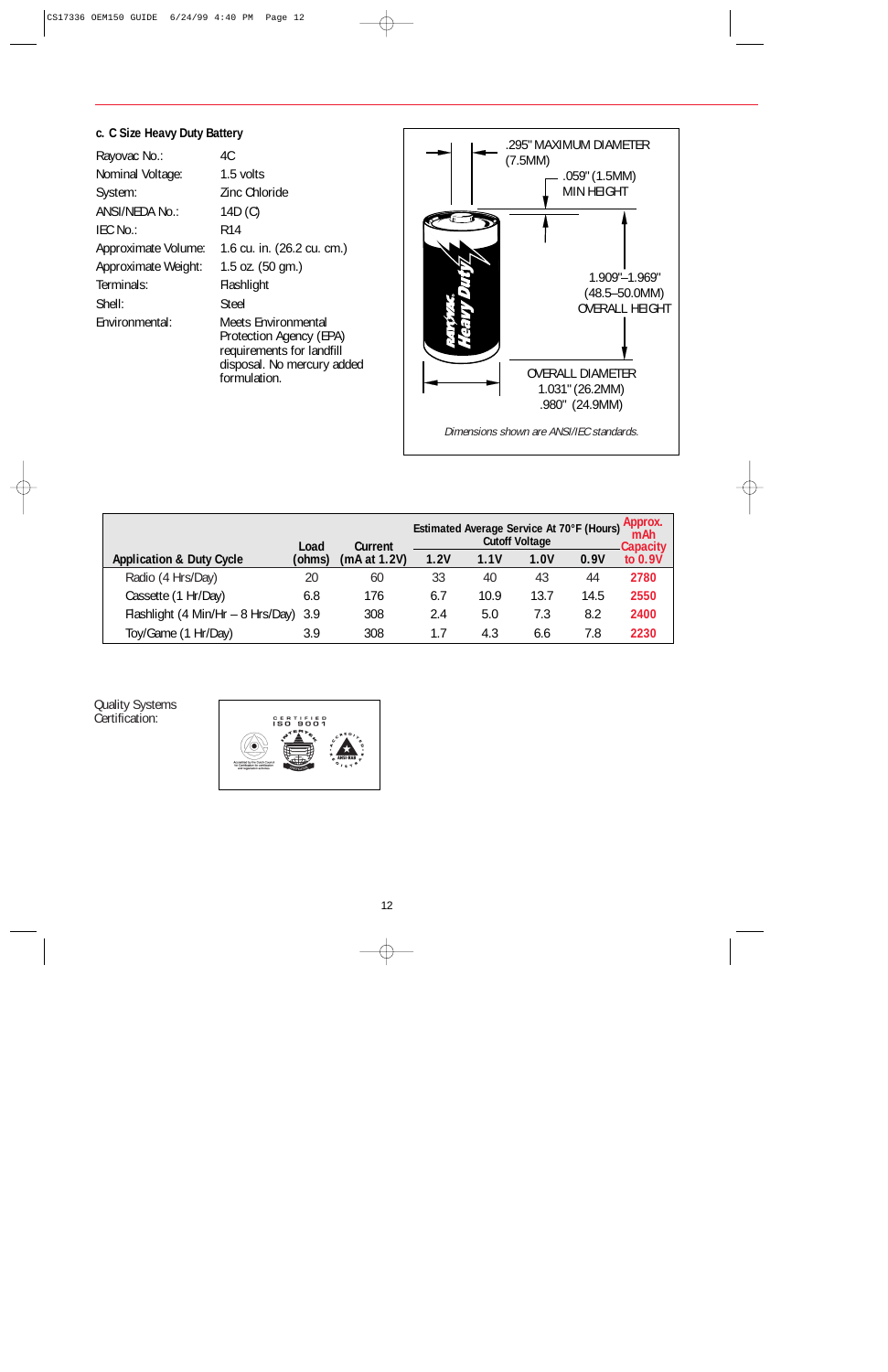

## **d. D Size Heavy Duty Battery**

| Rayovac No.:        | 6D                                                                                                                        |
|---------------------|---------------------------------------------------------------------------------------------------------------------------|
| Nominal Voltage:    | 1.5 volts                                                                                                                 |
| System:             | Zinc Chloride                                                                                                             |
| ANSI/NEDA No.:      | 13D(D)                                                                                                                    |
| IEC No.:            | R20                                                                                                                       |
| Approximate Volume: | 3.4 cu. in. (55.7 cu. cm.)                                                                                                |
| Approximate Weight: | 3.3 oz. (96 gm.)                                                                                                          |
| Terminals:          | Flashlight                                                                                                                |
| Shell:              | Steel                                                                                                                     |
| Environmental:      | Meets Environmental<br>Protection Agency (EPA)<br>requirements for landfill<br>disposal. No mercury added<br>formulation. |



|                                                         | Load   | Estimated Average Service At 70°F (Hours)<br><b>Cutoff Voltage</b><br>Current |      |      |      |      | Approx.<br>mAh<br><b>Capacity</b> |
|---------------------------------------------------------|--------|-------------------------------------------------------------------------------|------|------|------|------|-----------------------------------|
| <b>Application &amp; Duty Cycle</b>                     | (ohms) | (mA at 1.2V)                                                                  | 1.2V | 1.1V | 1.0V | 0.9V | to 0.9V                           |
| Radio (4 Hrs/Day)                                       | 10     | 120                                                                           | 36   | 47   | 53   | 56   | 6880                              |
| Cassette (1 Hr/Day)                                     | 3.9    | 308                                                                           | 7.8  | 13.4 | 17.7 | 20.5 | 6075                              |
| Flashlight, PR2 Vacuum Bulb<br>$(4$ Min/Hr - 8 Hrs/Day) | 2.2    | 545                                                                           | 2.4  | 5.2  | 8.5  | 10.9 | 5470                              |
| Toy/Game (1 Hr/Day)                                     | 2.2    | 545                                                                           | 1.6  | 4.4  |      | 9.5  | 4725                              |

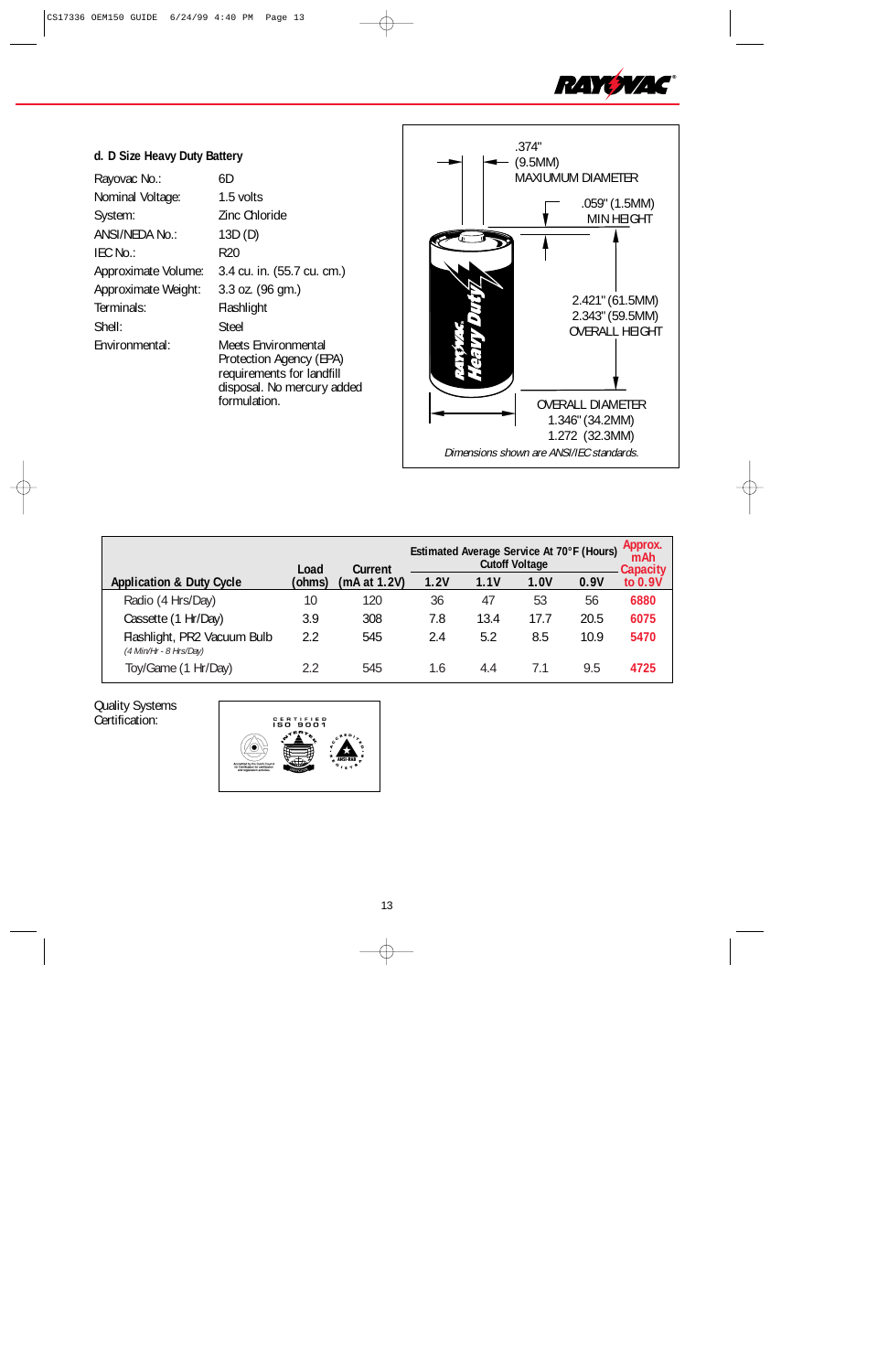### **e. 9-Volt Heavy Duty Battery**

| Rayovac No.:        | D1604                                                                                                                     |
|---------------------|---------------------------------------------------------------------------------------------------------------------------|
| Nominal Voltage:    | 9 volts                                                                                                                   |
| System:             | <b>ZINC CHLORIDE</b>                                                                                                      |
| ANSI/NEDA No.:      | 1604D (9v)                                                                                                                |
| IEC No.:            | 6F22                                                                                                                      |
| Approximate Volume: | 1.2 cu. in. (19.7 cu. cm.)                                                                                                |
| Approximate Weight: | 1.5 oz. (42.5 gm.)                                                                                                        |
| Terminals:          | Snap                                                                                                                      |
| Shell:              | <b>Steel</b>                                                                                                              |
| Environmental:      | Meets Environmental<br>Protection Agency (EPA)<br>requirements for landfill<br>disposal. No mercury added<br>formulation. |



| <b>Application &amp;</b> | Load   | Current      |      | Estimated Average Service At 70°F (Hours)<br><b>Cutoff Voltage</b> |      |      |      |                              |  |
|--------------------------|--------|--------------|------|--------------------------------------------------------------------|------|------|------|------------------------------|--|
| Duty Cycle               | (ohms) | (mA at 7.2V) | 7.8V | 6.6V                                                               | 6.0V | 5.4V | 4.2V | <b>Capacity</b><br>to $4.2V$ |  |
| Low Rate (24 Hrs/Day)    | 6000   |              | 188  | 326                                                                | 351  | 364  | 385  | 485                          |  |
| Radio (2 Hrs/Day)        | 620    | 12           | 7.7  | 25.5                                                               | 31.3 | 35.1 | 39.1 | 435                          |  |
| Toy/Game (1 Hr/Day)      | 270    | 27           | 0.9  | 7.5                                                                | 10.3 | 12.2 | 16.6 | 390                          |  |
| Calculator (30 Min/Day)  | 180    | 40           | 0.3  | 3.7                                                                | 5.5  | 7.2  | 10.3 | 350                          |  |
| Cassette (1 Hr/Day)      | 180    | 40           | 0.3  | 3.5                                                                | 5.5  | 7.1  | 10.3 | 350                          |  |

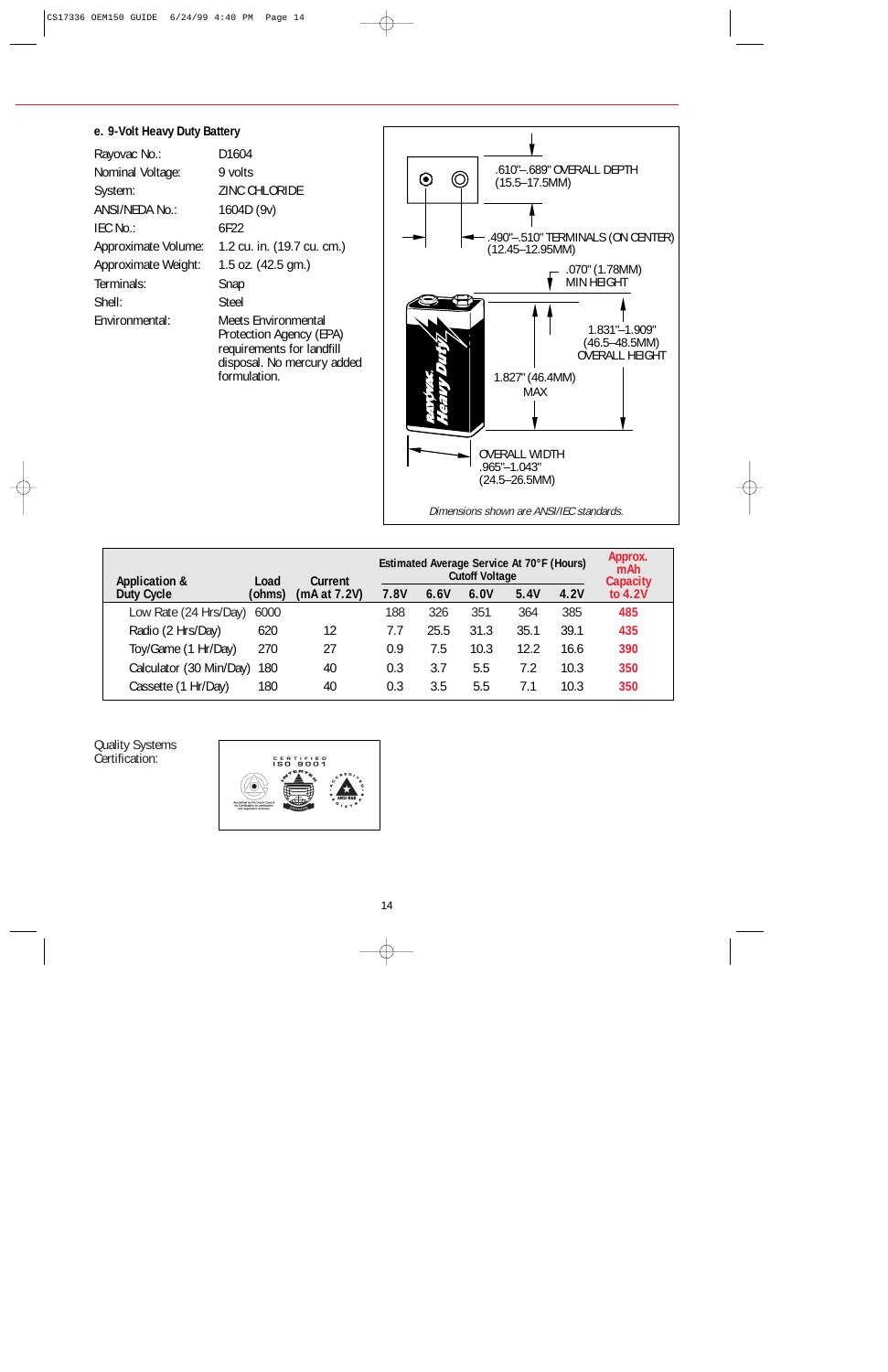

# **IX. Product Availability**

Rayovac batteries are available in various packaging options including bulk, carded, and multi-packs. For information, call your Rayovac representative.

## **ENGINEERING NOTES**